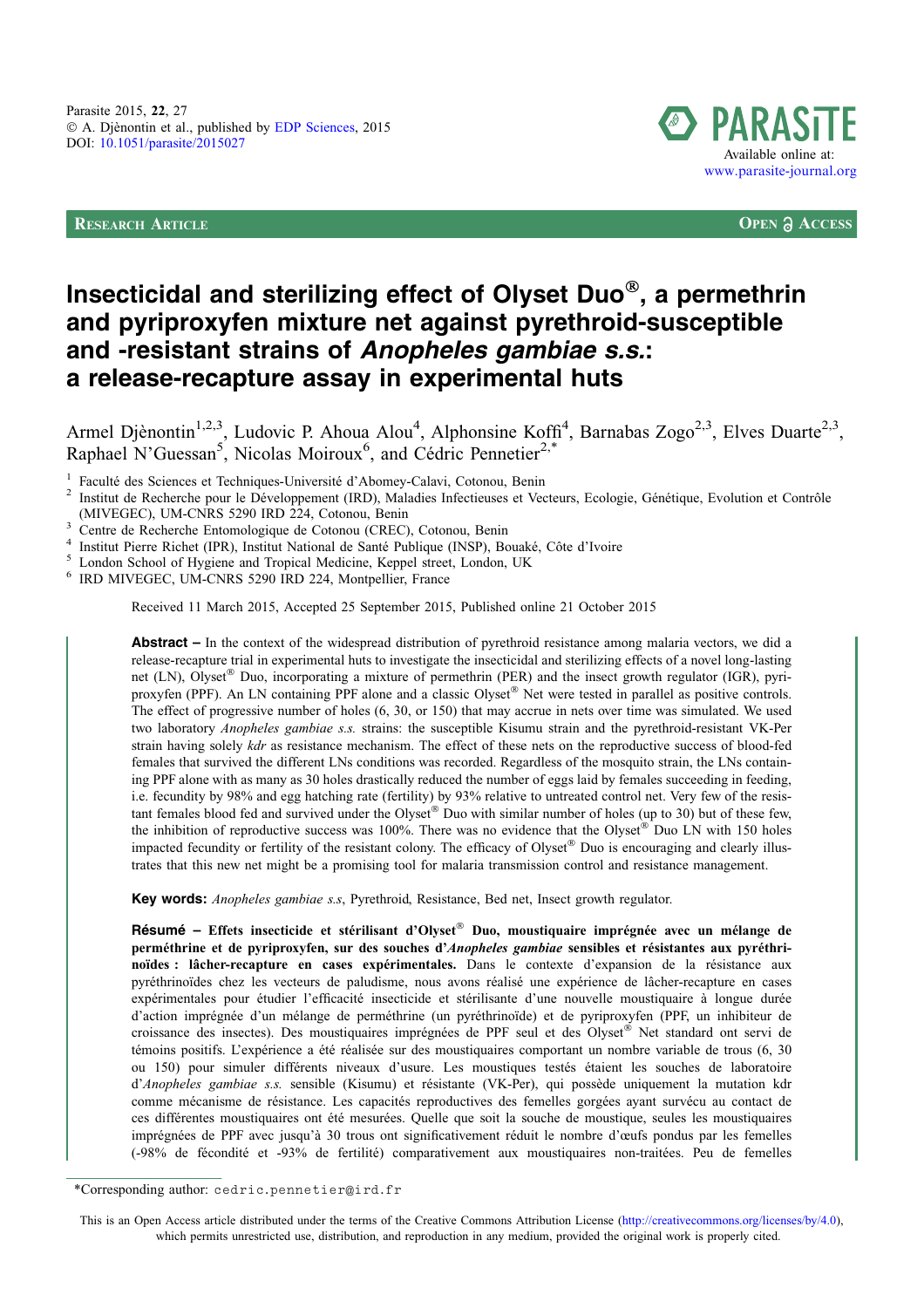résistantes ont survécu au contact avec l'Olyset® Duo avec jusqu'à 30 trous et aucune d'entre elles n'a pondu d'œufs. En revanche, nous n'avons observé aucun effet sur la fécondité et la fertilité des femelles ayant survécu au contact avec l'Olyset® Duo trouée 150 fois. L'efficacité d'Olyset® Duo est encourageante et montre clairement que cette nouvelle moustiquaire pourrait être un outil prometteur pour le contrôle de la transmission du paludisme et de la gestion de la résistance.

### Introduction

During the last decade, expansion of financial support and significant scale-up of malaria control tools have led to a large reduction in malaria incidence and/or mortality [\[30\]](#page-7-0). Despite this major reduction of the burden, malaria is still a major public health concern, with an estimated 207 million cases and 627,000 deaths that occurred in 2012 [\[30](#page-7-0)].

Moreover, the rapid and widespread resistance to insecticides and antimalarial drugs represents a serious threat to sustainability of current malaria control tools [\[2,](#page-6-0) [17,](#page-6-0) [29,](#page-7-0) [30](#page-7-0)]. Major mechanisms of insecticide resistance involve either an alteration in the rate of insecticide detoxification (metabolic mechanisms) and/or mutations within the target site of the insecticide. There two main mechanisms confer phenotypic resistance to the four insecticide families used for malaria vector control (carbamates, organophosphates, organochlorines, and pyrethroids) [\[10,](#page-6-0) [27\]](#page-6-0). The pyrethroid insecticides are the only class deployed for bed net impregnation because they are highly efficacious, fast-acting against insects at low doses, and have acceptably low toxicity to mammals [[32](#page-7-0)]. The development of alternative tools against resistant mosquitoes is therefore an urgent need.

One strategy to prevent or delay the development of resistance is to use at least two insecticides having unrelated modes of action in combination on the same bed net. Many mixtures and combinations have been studied in the last decade with the objective of impregnating bed nets for use in the future [\[3](#page-6-0), [11](#page-6-0), [18](#page-6-0), [22,](#page-6-0) [24,](#page-6-0) [25](#page-6-0)]. Among these, the currently available combination products are long-lasting insecticidal treated nets (LNs) impregnated with pyrethroid and synergist, e.g. piperonyl butoxide (PBO). These LNs were developed to specifically target malaria vectors bearing metabolic resistance mechanisms, with encouraging results [\[4,](#page-6-0) [16](#page-6-0), [23,](#page-6-0) [28](#page-6-0)].

Another candidate for combining with insecticides for vector control is an insect growth regulator (IGR), e.g. pyriproxyfen (PPF), that impedes insect morphogenesis, embryogenesis, and reproduction [[5](#page-6-0)]. Due to its unique mode of action that sterilizes adult malaria vectors and the lack of reported resistance to PPF in mosquitoes, PPF could complement the insecticidal arsenal to better control malaria transmission  $[9]$  $[9]$ . In this context, Sumitomo Chemical<sup> $\odot$ </sup> developed a new LN impregnated with both permethrin (PER) and PPF. This new product showed promising performances in the laboratory (Rossignol M, pers. comm.) and against one wild An. gambiae population [[19](#page-6-0)]. Here, its performance was investigated against both susceptible and pyrethroid-resistant laboratory strains of An. gambiae through a release-recapture experiment in experimental huts in Benin. The aim of this trial was to measure the efficacy of the new LN incorporating both PER and PPF in comparison with nets impregnated with PER

or PPF alone (as positive controls) and untreated net (as negative control). The impact of these nets on the reproductive success of susceptible and resistant An. gambiae was of interest and therefore investigated when accrued numbers of holes appear in them in the field.

#### Materials and methods

#### Study area

The study was carried out in four experimental huts situated in Akron ( $6^{\circ}30'$  N and  $2^{\circ}47'$  E), a village on the periphery of Porto Novo, the administrative capital of Benin. The site is a horticultural area covering approximately 20 ha.

### Mosquito strains

Two strains of Anopheles gambiae s.s. were used:

- Kisumu is a standard susceptible strain originating from Kenya, maintained for many years in the laboratory and free of any detectable insecticide resistance mechanisms (VectorBase, [http://www.vectorbase.org,](http://www.vectorbase.org) KISUMU1). The susceptibility of Kisumu mosquitoes to insecticides is checked monthly using WHO test kit and the absence of resistance mechanisms was also checked by PCR and biochemical assays.
- VK-Per originated from Burkina Faso and was exposed to constant permethrin selections in the laboratory until becoming homozygous for the  $kdr$  mutation (L1014F). The fixed status of the kdr mutation in this strain is checked monthly. VK-Per strain displayed the same expression level of metabolic resistance enzyme as Kisumu [[17\]](#page-6-0).

#### Design of huts

The huts are made from concrete bricks, with a corrugated iron roof, a ceiling of thick polyethylene sheeting, and a concrete base surrounded by a water-filled channel to prevent entry of ants. Mosquito access is via four window slits constructed from pieces of metal, fixed at an angle to create a funnel with a 1 cm wide gap. Mosquitoes fly upward to enter through the gap and downwards to exit; this precludes or greatly limits exodus through the aperture enabling the majority of entering mosquitoes to be accounted for. A single veranda trap made of polyethylene sheeting and screening mesh measuring 2 m long, 1.5 m wide, and 1.5 m high, projects from the back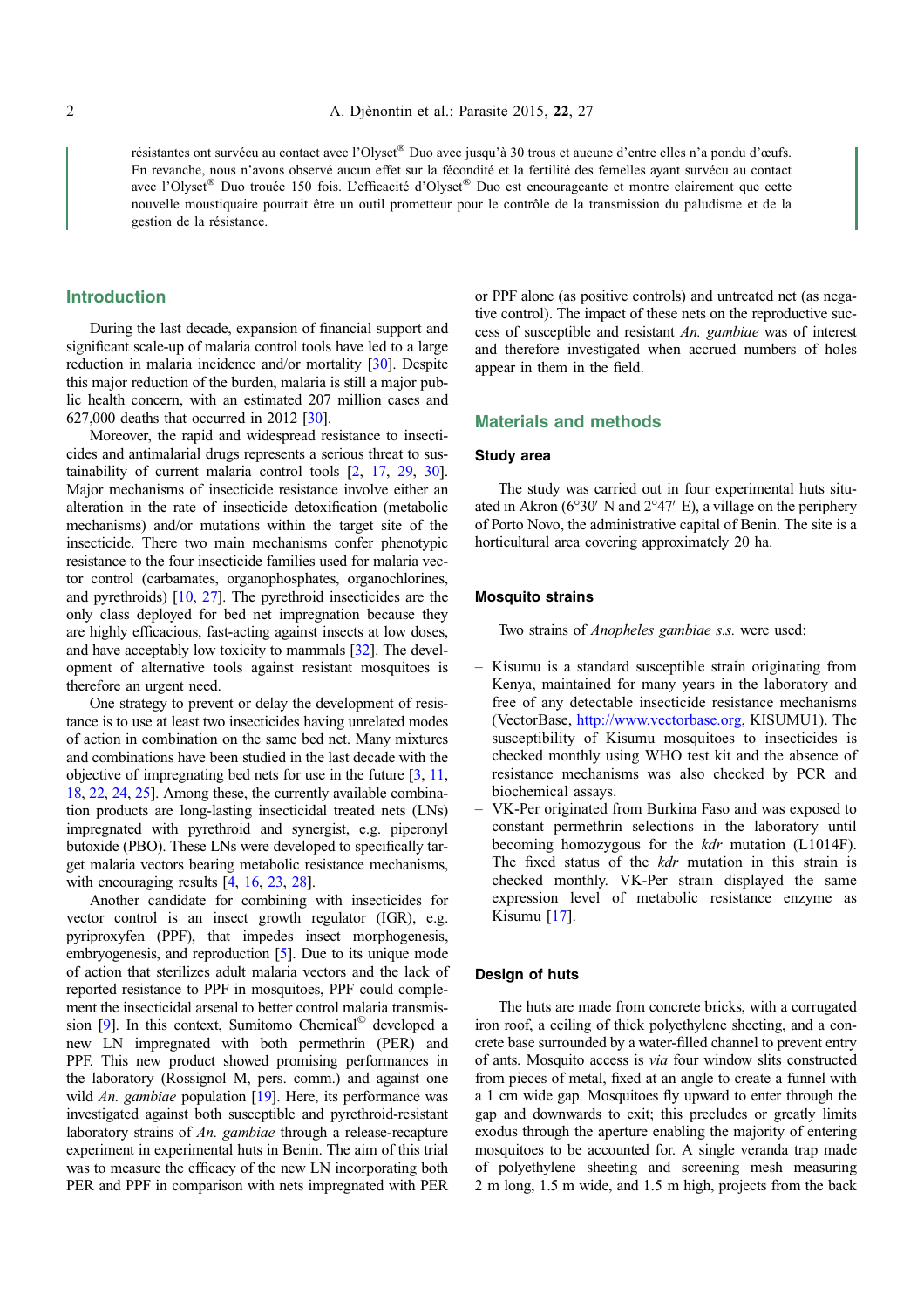wall of each hut. Movement of mosquitoes between hut and veranda is unimpeded during the night.

#### Study design

The following treatments were tested in huts:

- Untreated polyethylene net;
- Olyset<sup>®</sup> Net, a permethrin 2% (w/w) incorporated into polyethylene net;
- Pyriproxyfen (PPF) 1% (w/w) incorporated into polyethylene net;
- Olyset<sup>®</sup> Duo, a permethrin 2% (w/w) + pyriproxyfen 1% (w/w) incorporated into polyethylene net.

Before testing in the experimental huts, the nets (including control) were deliberately holed with three different holing conditions to mimic possible wear and tear under natural condition of use:

- 6 holes of 4 cm  $\times$  4 cm as per WHO guidelines, corresponding to 0.07% of the surface of a family size Olyset<sup>®</sup> Net, distributed proportionally on each side of the net;
- 30 holes of 4 cm  $\times$  4 cm corresponding to 0.36% of the surface of a family size Olyset® Net, distributed proportionally on each side of the net;
- 150 holes of 4 cm  $\times$  4 cm corresponding to 1.83% of the surface of a family size Olyset® Net, distributed proportionally on each side of the net.

In order to even out the surface content of active ingredient on the different types of nets, nets were washed three times to remove initial content according to the WHOPES standard washing methods and active ingredient left to regenerate over one week prior to the release-recapture trial in huts [\[31\]](#page-7-0).

For each treatment and each holing condition, four release sessions (50 mosquitoes each) of An. gambiae Kisumu and four of VK-Per strains were run in each hut, respectively, allowing a complete rotation of treatments in the huts.

# Volunteer participants' recruitment and mosquito collections

Adult volunteers recruited among inhabitants of villages close to the field site signed a written informed consent form. Their vaccination status against yellow fever was checked before enrolment and they were medically followed up throughout the study. Sleepers were rotated among huts and treatments each night of the study following a Latin square design. They entered into the hut at 21:00 and remained inside until dawn. The Ethics Committee of the Health Ministry of Benin approved the protocol for the study.

All window slits were blocked to prevent entry/exit of any free wild mosquitoes. Batches of 50 unfed mosquito females 3–5 days old were released in the evening (21:00) when sleepers got under the net. In the morning (06:00), the sleeper collected dead mosquitoes from the floor of the hut, the veranda traps, and inside the nets. Resting mosquitoes were collected using glass tubes from inside the net, on the walls, and ceiling of the hut and exit trap. Mosquitoes were scored by location as dead or alive and as fed or unfed. Live mosquitoes were placed in small cups with access to honey solution for 24 h to assess delayed mortality.

The primary outcomes measured were [\[31](#page-7-0)]:

- induced exophily (the proportion of mosquitoes found in the veranda relative to the total collected mosquitoes);
- blood-feeding inhibition (the reduction in blood feeding of mosquitoes in the treatment hut relative to the control huts);
- immediate and delayed mortality (the proportion of dead mosquitoes at the time of collection and those dying after 24 h).

All outcomes were calculated as the proportions of recaptured mosquitoes.

#### Fecundity and fertility assessment

Living blood-fed females collected from all compartments of the huts were counted and brought back to the laboratory. For each treatment, blood-fed females were put by batch of up to 20 females in cardboard cups (450 mL). We previously filled the bottom of the cardboard cups with a 1 cm high layer of wetted cotton, covered with a filter paper disk to allow females to lay their eggs. The females in cardboard cups were maintained with honey solution in an observation room at 28 °C and 80% RH for 5 days. After 5 days, we checked the mortality of females in cups. We took a picture of each filter paper to count the eggs using Egg Counter software [[15](#page-6-0)]. All eggs from the control and treated batches were immersed in water. After 6 days, the number of larvae (3rd and 4th instars) was checked to determine the hatching rates. Efficacy was measured in terms of fecundity (number of eggs laid per female) and fertility (% of eggs that hatched).

#### Statistical analysis

The software "R" was used for the statistical analyses [[26](#page-6-0)]. The proportions of mosquitoes that attempted to exit were killed within the hut and had blood fed successfully, were analyzed using a logistic regression model. The ''brglm'' function from the brglm package was used for the analysis [[13\]](#page-6-0). It allowed the fitting of binomial-response regression models using the bias-reduction method developed by Firth [\[7](#page-6-0)]. These procedures return estimates with improved frequentist properties (bias, mean squared error) that are always finite, even in cases where the maximum likelihood estimates are infinite (data separation).

Count data related to the actual number of eggs laid by batches of surviving females and those hatching (i.e. number of larvae per surviving female) were analyzed using negative binomial regression. Differences in mortality and KD rates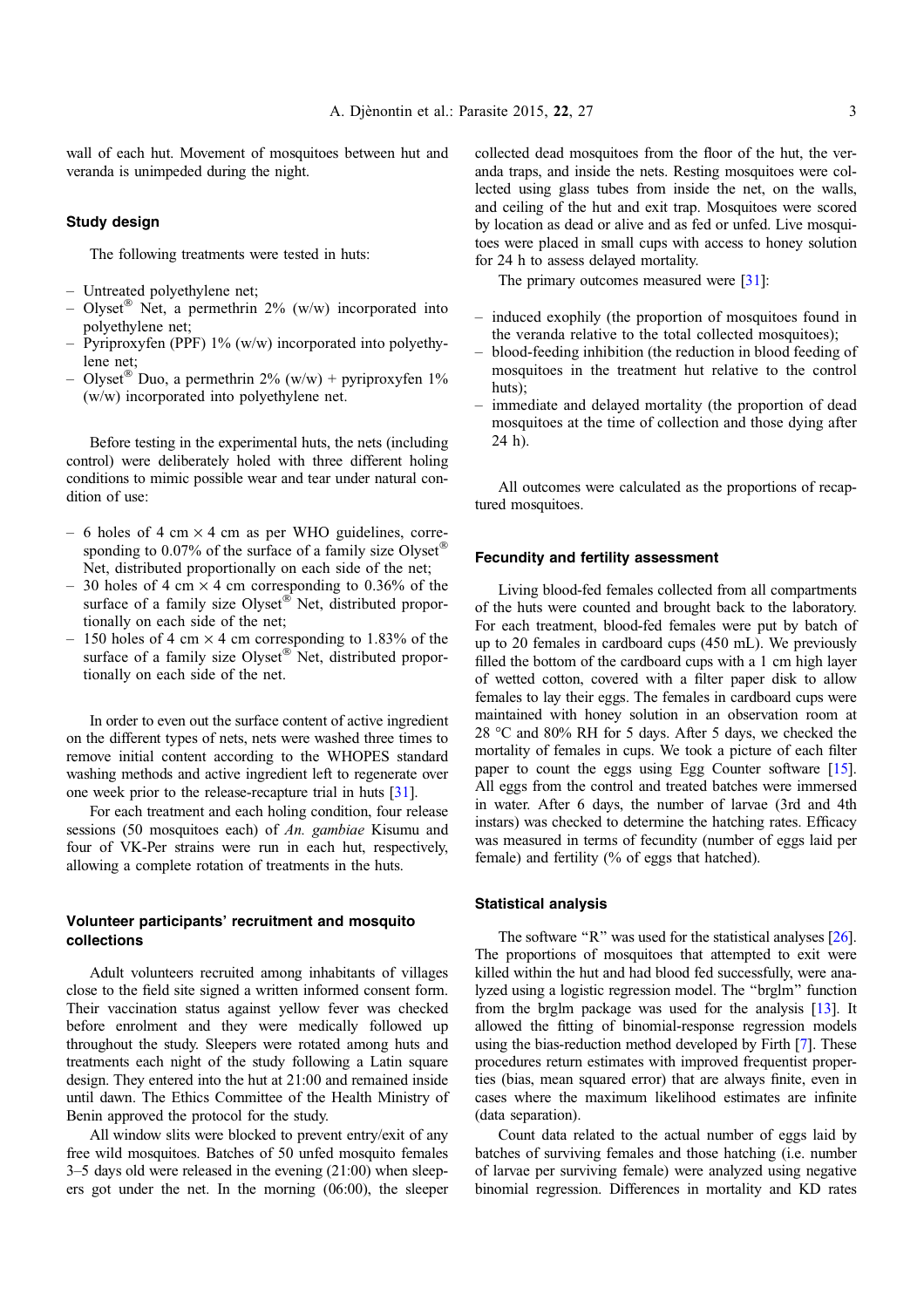Table 1. Summary results of the release-recapture of An. gambiae s.s. (Kisumu and VK-Per strains) relative to the treatments and holing configuration.

|        | Treatments   |           | $N$ females | Exophily          |                  |                          | Blood feeding |                     |                          | Mortality |                  |                          |
|--------|--------------|-----------|-------------|-------------------|------------------|--------------------------|---------------|---------------------|--------------------------|-----------|------------------|--------------------------|
|        |              |           | caught      | Inside<br>veranda | Rate<br>$(\%)$   | IE<br>$(\%)$             | Blood-<br>fed | Rate<br>$(\%)$      | <b>BFI</b><br>$(\%)$     | Dead      | Rate<br>$(\%)$   | Corrected<br>rate $(\%)$ |
| Kisumu | Control      | 6 holes   | 152         | 45                | $29.6^{a,c}$     | $\overline{\phantom{0}}$ | 54            | $35.5^{\rm a}$      | $\overline{\phantom{0}}$ | 3         | 2.0 <sup>a</sup> |                          |
|        |              | 30 holes  | 149         | 31                | $20.8^{a,b}$     | $\equiv$                 | 77            | $51.7^{b}$          | $\overline{\phantom{0}}$ | 3         | 2.0 <sup>a</sup> |                          |
|        |              | 150 holes | 161         | 29                | $18.0^{b,f}$     | $\equiv$                 | 140           | $87.0^{\text{c},h}$ | $\overline{\phantom{0}}$ |           | 0.6 <sup>a</sup> |                          |
|        | Pyriproxyfen | 6 holes   | 181         | 67                | $37.0^\circ$     | <b>NS</b>                | 72            | $39.8^{a,j}$        | NS                       | 3         | $1.7^{\rm a}$    | $-0.3$                   |
|        |              | 30 holes  | 148         | 29                | $19.6^{b,f}$     | $_{\rm NS}$              | 86            | $58.1^{b}$          | <b>NS</b>                | 5         | $3.4^{\rm a}$    | 1.4                      |
|        |              | 150 holes | 153         | 44                | $28.8^{a,c}$     | 59.7                     | 132           | $86.3^\circ$        | <b>NS</b>                |           | 0.7 <sup>a</sup> | 0.0                      |
|        | Olyset       | 6 holes   | 146         | 5                 | 3.4 <sup>d</sup> | $-88.4$                  | 13            | 8.9 <sup>d</sup>    | 74.9                     | 146       | 100 <sup>b</sup> | 100                      |
|        |              | 30 holes  | 156         | 6                 | $3.9^{d,e}$      | $-81.5$                  | 17            | $10.9^{d,e}$        | 78.9                     | 156       | 100 <sup>b</sup> | 100                      |
|        |              | 150 holes | 160         | 9                 | 5.6 <sup>d</sup> | $-68.8$                  | 30            | 18.8 <sup>e</sup>   | 78.4                     | 159       | $99.4^{b}$       | 99.4                     |
|        | Olyset Duo   | 6 holes   | 156         | 14                | 9.0 <sup>d</sup> | $-69.7$                  | $\mathbf{0}$  | 0 <sup>f</sup>      | 100                      | 156       | 100 <sup>b</sup> | 100                      |
|        |              | 30 holes  | 159         | 8                 | 5.0 <sup>d</sup> | $-75.8$                  | 5             | $3.1^{d,f}$         | 93.9                     | 159       | 100 <sup>b</sup> | 100                      |
|        |              | 150 holes | 162         | 3                 | 1.9 <sup>e</sup> | $-89.7$                  | 12            | $7.4^{\rm d}$       | 91.5                     | 162       | 100 <sup>b</sup> | 100                      |
| VK-Per | Control      | 6 holes   | 180         | 21                | $11.7^{b}$       | $\overline{\phantom{0}}$ | 152           | $84.4^{\rm c}$      | $\overline{\phantom{0}}$ | 3         | 1.7 <sup>a</sup> |                          |
|        |              | 30 holes  | 173         | 16                | 9.3 <sup>d</sup> | $\equiv$                 | 160           | $92.5^{\rm h}$      | $\overline{\phantom{0}}$ |           | 0.6 <sup>a</sup> |                          |
|        |              | 150 holes | 181         | 42                | $23.2^{a,b}$     | $\overline{\phantom{0}}$ | 178           | $98.3^{i}$          | $\overline{\phantom{0}}$ |           | 0.6 <sup>a</sup> |                          |
|        | Pyriproxyfen | 6 holes   | 181         | 25                | $13.8^{b}$       | <b>NS</b>                | 146           | $80.7^{\text{c},k}$ | $_{\rm NS}$              | 4         | $2.2^{\rm a}$    | 0.6                      |
|        |              | 30 holes  | 172         | 20                | $11.6^{b}$       | $_{\rm NS}$              | 148           | $86.1^{\text{c},h}$ | $_{\rm NS}$              | 3         | $1.7^{\rm a}$    | 1.2                      |
|        |              | 150 holes | 180         | 38                | $21.1^{a,f}$     | $_{\rm NS}$              | 179           | $99.4^{i}$          | <b>NS</b>                | 3         | $1.7^{\rm a}$    | 1.1                      |
|        | Olyset       | 6 holes   | 173         | 34                | $19.7^{b,f}$     | 68.5                     | 95            | $54.9^{b}$          | 35.0                     | 95        | $54.9^\circ$     | 54.2                     |
|        |              | 30 holes  | 166         | 24                | $14.5^{b}$       | $_{\rm NS}$              | 101           | 60.8 <sup>b</sup>   | 34.2                     | 136       | $81.9^{d}$       | 81.8                     |
|        |              | 150 holes | 175         | 90                | $51.4^g$         | 121.6                    | 144           | $82.3^\circ$        | 16.3                     | 92        | $52.6^\circ$     | 52.3                     |
|        | Olyset Duo   | 6 holes   | 171         | 28                | $16.4^{b,f}$     | $_{\rm NS}$              | 32            | $18.7^\circ$        | 77.8                     | 149       | $87.1^{d,e}$     | 86.9                     |
|        |              | 30 holes  | 165         | 20                | $12.1^{b}$       | $_{\rm NS}$              | 72            | $43.6^{j}$          | 52.8                     | 152       | $92.1^e$         | 92.1                     |
|        |              | 150 holes | 170         | 61                | $35.9^\circ$     | 54.6                     | 123           | $72.4^k$            | 26.4                     | 123       | $72.4^{f}$       | 72.2                     |

The numbers in the same column sharing the letter superscript do not differ significantly ( $p > 0.05$ ).

between the treatments from the WHO cone bioassays were compared using the  $\chi^2$  test.

# **Results**

# Insecticidal efficacy of treatments

The trial was carried out between June 21, 2012 and August 2, 2012. Four release-recapture replicates were run for each holing configuration and each strain, leading to a total of 4800 mosquitoes released. Of these, 1883 An. gambiae s.s. Kisumu and 2087 An. gambiae s.s. VK-Per were recaptured. The results for the treatment-induced exophily, blood-feeding inhibition, and induced mortality are summarized in Table 1 for LNs condition with 6, 30, and 150 holes.

### **Control**

The proportions of the resistant VK-Per mosquitoes that blood fed under the untreated net (84–98%) were significantly higher than with the Kisumu strain  $(36-87%)$  ( $p < 0.001$ ). The blood-feeding rates increased with the number of holes. The mortality rates in the control hut were universally low  $( $3\%$ )$ , regardless of the strain or the number of holes, indicating that there was no contamination or carryover of active ingredient from one hut to another during the trial.

#### PPF-treated net

Regardless of the hole configurations and the mosquito strains, PPF-LN alone induced less than 4% mortality. Blood feeding of Kisumu strain ranged from 40% (6 holes) to 86% (150 holes) and that of VK-Per ranged from 80% (6 holes) to 100% (150 holes). The induced exophily was not significantly different from the control treatment except for Kisumu strain with 150 holes.

# Olyset<sup>®</sup> Net

Blood-feeding rates were highly inhibited with the Kisumu strain (74–79%) and inhibited to a lesser extent with the VK-Per strain (16–34%). Mortality rates corrected for control were nearly 100% with Kisumu and significantly lower with VK-Per mosquitoes (51-82%). With Olyset<sup>®</sup> Net, fewer Kisumu mosquitoes were collected in the veranda trap compared to the control hut, while significantly more VK-Per mosquitoes were collected in the veranda trap with Olyset® Net with 6 holes and 150 holes ( $p < 0.05$ ).

# Olyset<sup>®</sup> Duo

Olyset® Duo strongly inhibited blood-feeding rates of the Kisumu strain by 79–100%, regardless of the number of holes. With both strains, the BFI rates for Olyset® Duo were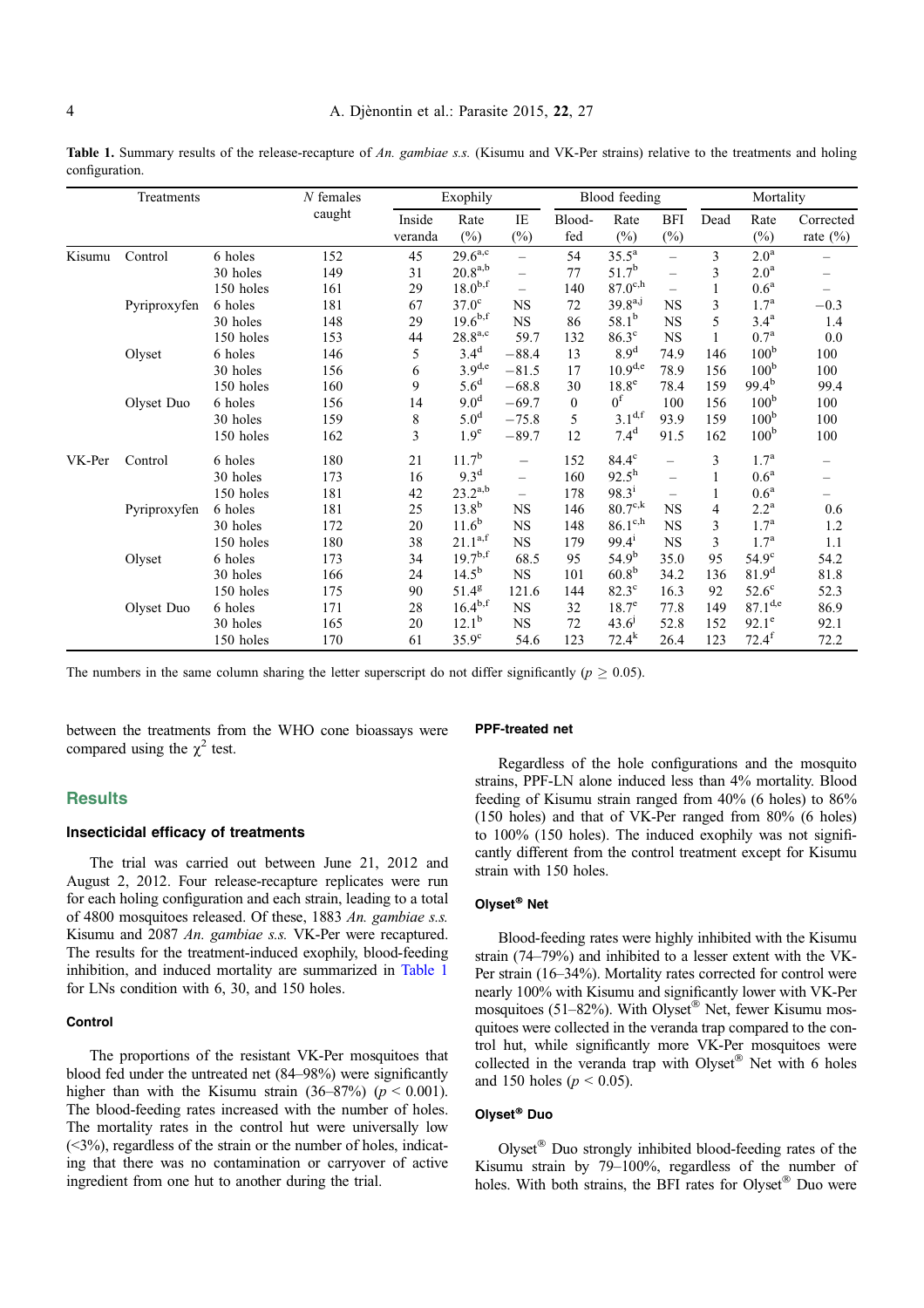|  | Treatment      | Number of<br>holes | Survival                          |                                         | $N$ eggs laid    | Fecundity                     | Fertility                          |                   | IGR effect                      |  |
|--|----------------|--------------------|-----------------------------------|-----------------------------------------|------------------|-------------------------------|------------------------------------|-------------------|---------------------------------|--|
|  |                |                    | $N$ surviving<br>blood-fed female | % surviving<br>blood-fed<br>female rate |                  | Mean number<br>of eggs/female | $(N)$ Number Hatching<br>of larvae | rate $(\% )$      | Mean number<br>of larvae/female |  |
|  | Kisumu Control | 6                  | 51                                | $33.6^a$                                | 2452             | $49^{\rm a}$                  | 1914                               | $78.1^{\rm a}$    | $38^{\rm a}$                    |  |
|  |                | 30                 | 74                                | 49.7 <sup>b</sup>                       | 5425             | 71 <sup>a</sup>               | 3990                               | $73.6^{b}$        | $52^{\mathrm{a,d}}$             |  |
|  |                | 150                | 140                               | $87.0$ <sup>c</sup>                     | 7016             | 51 <sup>a</sup>               | 5593                               | 79.7 <sup>a</sup> | $40^{\rm a}$                    |  |
|  | Pyriproxyfen   | 6                  | 72                                | 39.8 <sup>a</sup>                       | 148              | $2^{\rm b}$                   | 47                                 | $31.7^\circ$      | 0 <sup>b</sup>                  |  |
|  |                | 30                 | 81                                | $54.7^{b}$                              | 7                | 0 <sup>b</sup>                | $\mathbf{0}$                       | 0.0 <sup>d</sup>  | 0 <sup>b</sup>                  |  |
|  |                | 150                | 132                               | $86.3^\circ$                            | 34               | 0 <sup>b</sup>                | 19                                 | $55.9^{b}$        | 0 <sup>b</sup>                  |  |
|  | Olyset Net     | 6                  | $\boldsymbol{0}$                  | $0^d$                                   | <b>NA</b>        | <b>NA</b>                     | <b>NA</b>                          | <b>NA</b>         | <b>NA</b>                       |  |
|  |                | 30                 | $\boldsymbol{0}$                  | $0^d$                                   | <b>NA</b>        | <b>NA</b>                     | <b>NA</b>                          | <b>NA</b>         | <b>NA</b>                       |  |
|  |                | 150                | $\boldsymbol{0}$                  | 0 <sup>d</sup>                          | <b>NA</b>        | NA                            | <b>NA</b>                          | <b>NA</b>         | <b>NA</b>                       |  |
|  | Olyset Duo     | 6                  | $\boldsymbol{0}$                  | 0 <sup>d</sup>                          | <b>NA</b>        | NA                            | NA                                 | NA                | <b>NA</b>                       |  |
|  |                | 30                 | $\boldsymbol{0}$                  | 0 <sup>d</sup>                          | NA               | NA                            | NA                                 | <b>NA</b>         | <b>NA</b>                       |  |
|  |                | 150                | $\mathbf{0}$                      | 0 <sup>d</sup>                          | <b>NA</b>        | <b>NA</b>                     | <b>NA</b>                          | <b>NA</b>         | <b>NA</b>                       |  |
|  | VK-Per Control | 6                  | 151                               | $83.9^\circ$                            | 8155             | $54^{\mathrm{a}}$             | 6802                               | $83.4^\mathrm{e}$ | $45^{\mathrm{a}}$               |  |
|  |                | 30                 | 159                               | $91.9^{c,e}$                            | 8715             | $55^{\rm a}$                  | 7623                               | $87.5^{f}$        | $48^{a,d}$                      |  |
|  |                | 150                | 177                               | $97.8^e$                                | 9854             | 56 <sup>a</sup>               | 7654                               | $77.7^{\rm a}$    | 43 <sup>a</sup>                 |  |
|  | Pyriproxyfen   | 6                  | 145                               | $80.1^\circ$                            | 18               | 0 <sup>b</sup>                | 1                                  | 5.6 <sup>g</sup>  | 0 <sup>b</sup>                  |  |
|  |                | 30                 | 147                               | $85.5^{\circ}$                          | $\overline{2}$   | 0 <sup>b</sup>                | $\mathbf{0}$                       | 0.0 <sup>d</sup>  | 0 <sup>b</sup>                  |  |
|  |                | 150                | 176                               | $97.8^e$                                | 479              | $3^{\rm b}$                   | 295                                | $61.6^{\rm b}$    | $2^{\rm b}$                     |  |
|  | Olyset Net     | 6                  | 37                                | $21.4^{f,a}$                            | 999              | $29^{\circ}$                  | 800                                | $80.1^{\rm a,e}$  | $23^{a,e}$                      |  |
|  |                | 30                 | 20                                | $12.1^f$                                | 940              | $49^{c,a}$                    | 700                                | $74.5^{b}$        | 36 <sup>a</sup>                 |  |
|  |                | 150                | 76                                | $43.4^{b,a}$                            | 5593             | 78 <sup>d</sup>               | 4422                               | $79.1^{a,e}$      | $61^{\circ}$                    |  |
|  | Olyset Duo     | 6                  | 6                                 | $3.5^d$                                 | $\boldsymbol{0}$ | 0 <sup>b</sup>                | <b>NA</b>                          | <b>NA</b>         | 0 <sup>b</sup>                  |  |
|  |                | 30                 | 6                                 | 3.6 <sup>d</sup>                        | $\theta$         | 0 <sup>b</sup>                | NA                                 | <b>NA</b>         | 0 <sup>b</sup>                  |  |
|  |                | 150                | 43                                | $25.2^{\rm a}$                          | 1953             | $39^{c,a}$                    | 1468                               | $75.2^{a,b}$      | $29^{a,e}$                      |  |

Table 2. Summary results of fecundity and fertility among Kisumu and VK-Per mosquitoes exposed to the various treatments.

The numbers in the same column sharing the letter superscript do not differ significantly ( $p \ge 0.05$ ) according to the logistic regression. NS: Not significant.

significantly higher than those of the Olyset<sup>®</sup> Net ( $p < 0.05$ ) although within each hole category. The impact on Kisumu  $(79-100\%)$  was greater than for VK-Per  $(27-87\%)$ . BFI decreased with the number of holes in the nets. The decrease was more pronounced with the VK-Per than the Kisumu strain: between 79% and 91% of Kisumu were still prevented from blood-feeding under the LNs with 150 holes compared to only 16–27% for VK-Per under the same type and condition of LNs. Olyset<sup>®</sup> Duo killed 100% of Kisumu mosquitoes whereas it killed between 73% and 92% of VK-Per. Overall, Olyset® Duo killed significantly greater proportions of the VK-Per mosquitoes than did Olyset<sup>®</sup> Net  $(p < 0.05)$ .

# Fecundity and fertility of surviving blood-fed females

During the study of fecundity and fertility, we scored 51,790 eggs laid by 1682 surviving blood-fed females collected from the release-recaptures and 41,328 derived larvae. The results of fecundity and fertility relative to the LN products are summarized in Table 2 for LNs conditions with 6, 30, and 150 holes.

Firstly, the proportions of surviving blood-fed females were analyzed. Both the Olyset® Net and Olyset® Duo killed all blood-fed Kisumu females and drastically decreased survivorship of blood-fed VK-Per females (4–12% survival) compared to the control (92%) ( $p < 0.001$ ). There was no significant difference in survivorship between the PPF LN and the control. The highest proportions of live blood-fed females were observed in huts with LNs having 150 holes (43% for the Olyset<sup>®</sup> Net and 25% for Olyset<sup>®</sup> Duo).

Analysis of fecundity in live blood-fed Kisumu females showed that the PPF-LN reduced the mean number of eggs per female by  $>98\%$  ( $p < 0.001$ ).

The Olyset® Net never impacted the mean number of eggs per live VK-Per female ( $p > 0.05$ ). None of the very few (6–7) blood-fed VK-Per Anopheles) that survived the Olyset® Duo with 6 and 30 holes laid eggs, leading to 100% fecundity reduction. More VK-Per females blood-fed and survived the Olyset<sup>®</sup> Duo LN with 150 holes but with this level of holes there was not a significant effect on the mean number of eggs produced per female compared to the control net with the same number of holes ( $p > 0.05$ ) (Table 2).

The analysis of the fertility of the eggs laid by blood-fed females that survived showed that PPF LN alone significantly reduced the hatching rate for both Kisumu and VK-Per strains, regardless of the number of holes. There was no clear evidence that the Olyset® Duo significantly impacted the hatching rate of mosquitoes ( $p > 0.05$ ).

The overall IGR effect is illustrated by the mean number of larvae obtained per surviving blood-fed female (Table 2).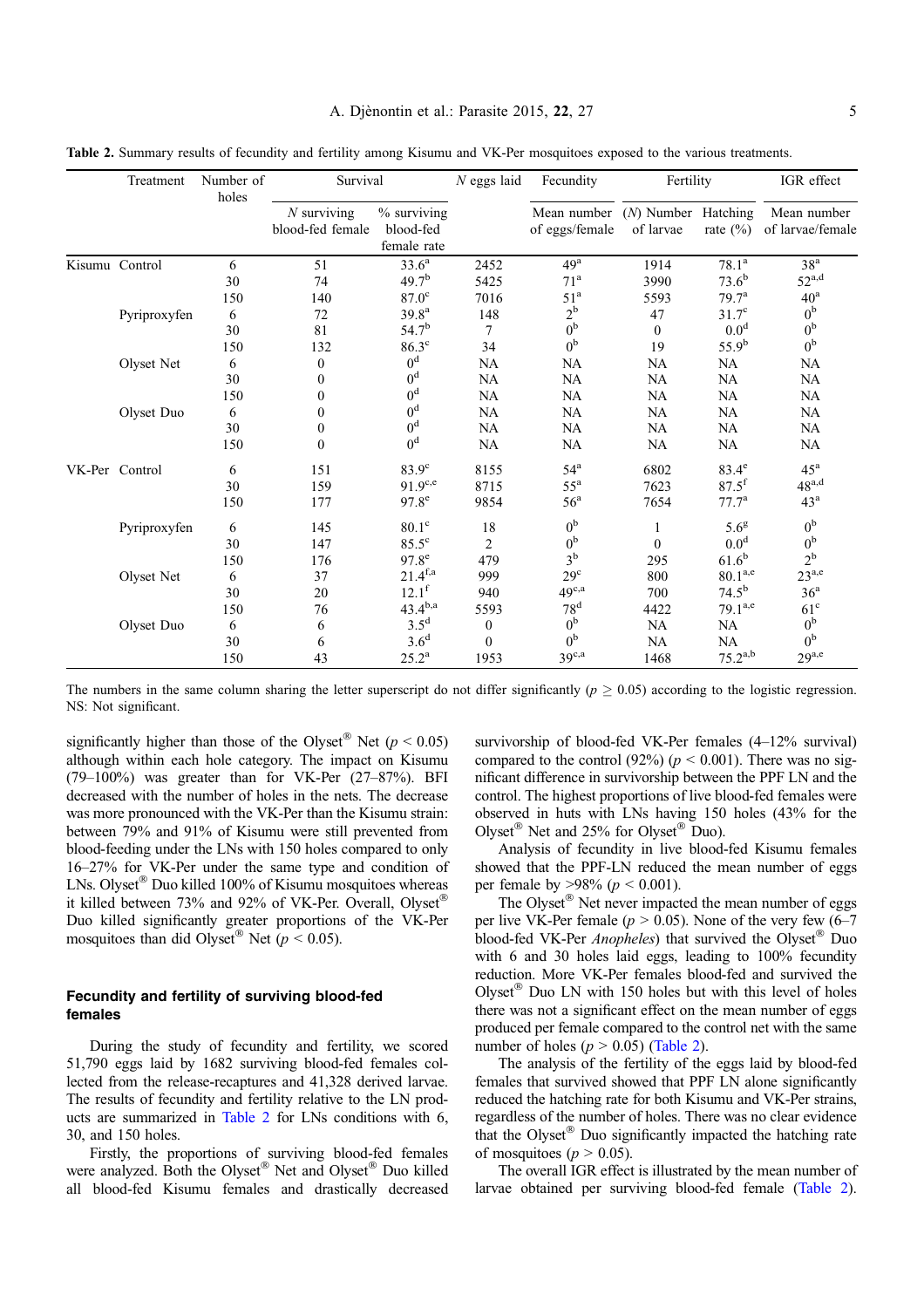The PPF LN reduced the mean number of larvae per Kisumu or VK-Per female by about 99% ( $p < 0.001$ ), regardless of the mosquito strain or the number of holes. Olyset<sup>®</sup> Net did not influence the mean number of larvae per VK-Per females  $(p > 0.05)$ . With Olyset<sup>®</sup> Duo containing 6 and 30 holes, the number of larvae per VK-Per females was zero because none of the few females that blood-fed and survived laid eggs. By contrast, the Olyset® Duo with 150 holes did not reduce the mean number of larvae per VK-Per female compared to the control net with 150 holes ( $p > 0.05$ ).

# **Discussion**

The present study investigated the insecticidal and sterilizing efficacy of the new product, Olyset® Duo, on both susceptible and kdr-resistant laboratory An. gambiae s.s. mosquitoes in comparison with LNs impregnated with permethrin (Olyset<sup>®</sup> Net) or PPF alone.

Against the susceptible An. gambiae s.s. Kisumu strain, both Olyset® Duo and Olyset® Net killed 100% of exposed mosquitoes. By contrast, a reasonable number of kdr-resistant An. gambiae s.s. mosquitoes survived exposure to these LNs, confirming that Kdr mutation by itself confers some level of phenotypic resistance. Differences in behavior close to the bed net might induce a variable contact time with the impregnated surface. It is interesting to note that the killing effect of permethrin increased when it was used in combination with pyriproxyfen on Olyset® Duo relative to the Olyset<sup>®</sup> Net for VK-Per. Two hypotheses might explain this pattern: either there is a difference in the bleed rate of permethrin in the combination LN relative to the Olyset<sup>®</sup> Net  $[19]$  or an additive/synergistic interaction between permethrin and pyriproxyfen, although no evidence of such an interaction is available in the literature [[8,](#page-6-0) [14\]](#page-6-0). It is also possible that the presence of PPF on Olyset<sup>®</sup> Duo interacts with the irritancy and/or repellence property of permethrin, thereby allowing mosquitoes to rest for longer thus picking up higher doses than Olyset® Net alone.

The results clearly showed that pyriproxyfen LN alone reduced the mean number of eggs per blood-fed females. These findings confirmed the results of a previous study demonstrating fecundity and fertility reduction in adult mosquitoes exposed to bed nets treated with PPF [[1,](#page-6-0) [20](#page-6-0), [21\]](#page-6-0). We showed that Olyset<sup>®</sup> Duo with a number of holes as high as 30 still greatly reduced the mean number of eggs (fecundity) of blood-fed pyrethroid-resistant An. gambiae s.s. that survived this LN. It is worth noting that when hole number increased to 150, Olyset<sup>®</sup> Duo failed to have an impact on fecundity, although this number of holes in PPF-treated net did reduce the mean number of eggs per VK-Per female. This suggests that the irritant effect of permethrin limited the contact between the female mosquitoes and the treated surface, leading to reduced exposure to pyriproxyfen and thereby limited impact on fecundity. The good efficacy of Olyset® Duo with 6 or 30 holes to sterilize females was encouraging and clearly illustrated that this new LN might be a promising tool to control pyrethroid-resistant An. gambiae s.s. and has potential for

resistance management. Nevertheless, 5 days after exposure (the end of the period given to lay eggs), only 6 out of 22 and 6 out of 13 VK-Per females collected in the experimental hut with the Olyset® Duo LN with 6 and 30 holes respectively, were alive. It would be important to replicate the trial to strengthen our results. Moreover, it is also crucial to study the efficacy of such new tools against pyrethroid-resistant mosquitoes bearing other resistance mechanisms such as metabolic alone and combined with the kdr mutation.

The limitation of this study was the number of surviving females. We suggest to use the LN with 30 holes (instead of WHOPES-standard six holes) to investigate the efficacy of Olyset<sup>®</sup> Duo against multi-resistant mosquitoes, in order to increase the number of blood-fed females that survive the Duo net without decreasing the time of contact with the LN too significantly (as suggested by the results with Olyset® Duo with 150 holes). In order to better design future experiments, it would also be very useful to study the relationship between tarsal contact time and pyriproxyfen effects as the rationale behind the overall technology of Olyset® Duo is to be able to sterilize pyrethroid-resistant mosquitoes that probe through pyrethroid-treated net and survive, to possibly transmit malaria elsewhere. In adult mosquitoes, the period of exposure to pyriproxyfen in relation to mosquito blood meals affects the mosquitoes' ability to produce viable offspring [\[12\]](#page-6-0). A recent study showed that only female mosquitoes that blood-fed one day prior to pyriproxyfen exposure produced no viable off-spring during that gonotrophic cycle [[9\]](#page-6-0). This requires an unlikely scenario in which mosquitoes would rest more than 24 h on bed nets after feeding. In the present study, released mosquitoes were probably in contact with the pyriproxyfen-treated bed net before their blood meal and just after it. The use of PPF as a complementary vector control tool on mosquito resting places might also be an interesting opportunity. Deploying IRS with pyriproxyfen to complement the protective effect of LN within homes might also be an attractive alternative strategy to explore within the framework of managing insecticide resistance in malaria vectors [\[6](#page-6-0)].

We conclude that the new Olyset® Duo LN mixing permethrin and pyriproxyfen showed promising results in terms of protective and sterilizing effects against both susceptible and Kdr-resistant An. gambiae s.s. The next step is to study its efficacy against wild multi-resistant An. gambiae s.s. populations from different ecological settings before implementing a larger-scale study with epidemiological outputs.

# Conflict of interest

This work was supported financially by Sumitomo Chemical. Funders participated in the study design and the decision to publish, but they have no role in data collection, analysis, and preparation of the manuscript. The authors declare that they have no competing interests.

Acknowledgements. We are very grateful to all the staff at Centre de Recherche Entomologique de Cotonou (CREC), Cotonou, Benin for their hard work during the field and laboratory experiments.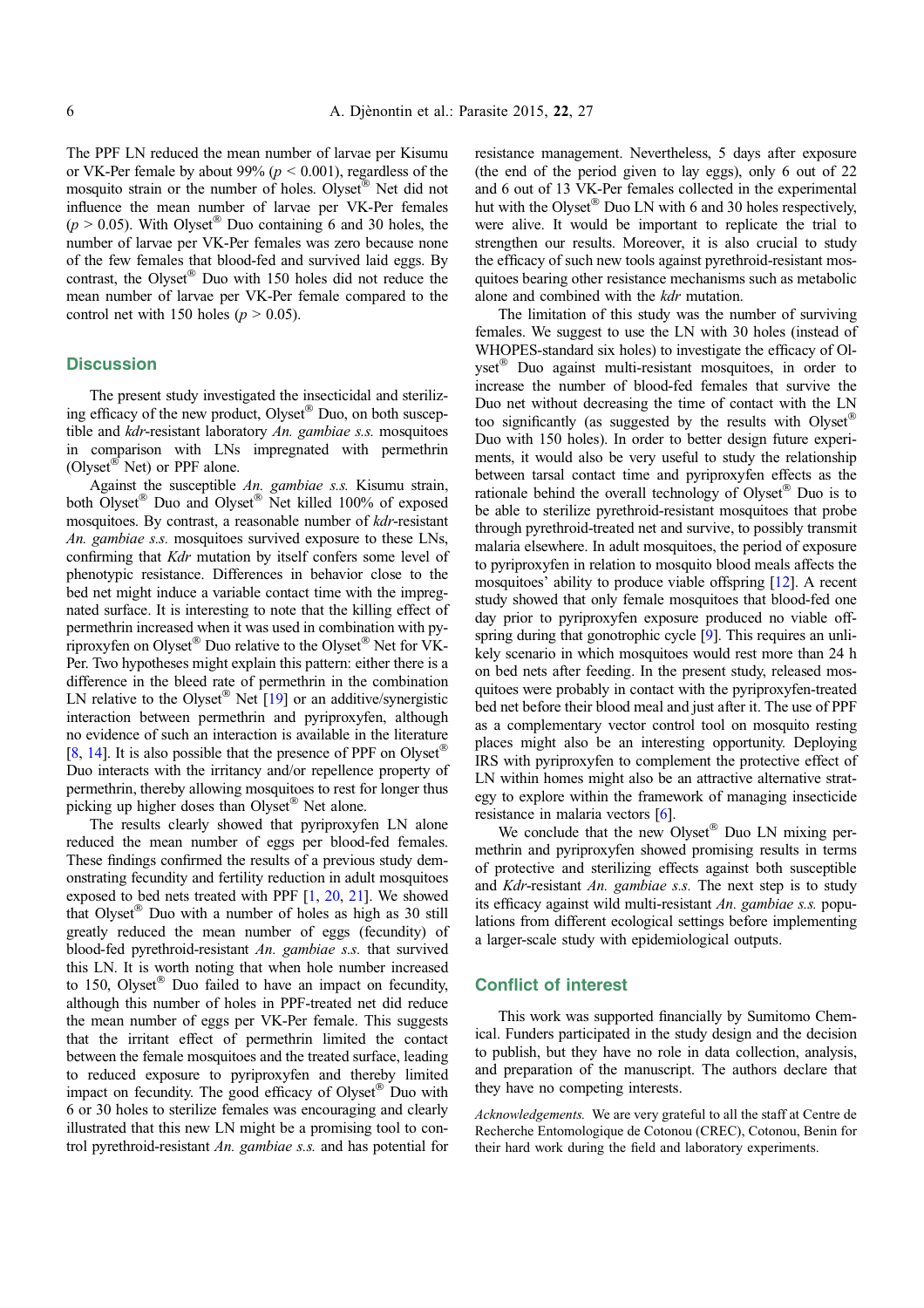# <span id="page-6-0"></span>**References**

- 1. Aiku AO, Yates A, Rowland M. 2006. Laboratory evaluation of pyriproxifen treated bednets on mosquito fertility and fecundity. A preliminary study. West African Journal of Medicine, 25, 22–26.
- 2. Asidi A, N'Guessan R, Akogbeto M, Curtis C, Rowland M. 2012. Loss of household protection from use of insecticidetreated nets against pyrethroid-resistant mosquitoes, Benin. Emerging Infectious Diseases, 18, 1101–1106.
- 3. Asidi AN, N'Guessan R, Koffi AA, Curtis CF, Hougard J-M, Chandre F, Corbel V, Darriet F, Zaim M, Rowland MW. 2005. Experimental hut evaluation of bednets treated with an organophosphate (chlorpyrifos-methyl) or a pyrethroid (lambdacyhalothrin) alone and in combination against insecticideresistant Anopheles gambiae and Culex quinquefasciatus mosquitoes. Malaria Journal, 4, 25.
- 4. Corbel V, Chabi J, Dabiré RK, Etang J, Nwane P, Pigeon O, Akogbeto M, Hougard J-M. 2010. Field efficacy of a new mosaic long-lasting mosquito net (PermaNet® 3.0) against pyrethroid-resistant malaria vectors: a multi centre study in Western and Central Africa. Malaria Journal, 9, 113.
- 5. Curtis CF, Miller JE, Hodjati MH, Kolaczinski JH, Kasumba I. 1998. Can anything be done to maintain the effectiveness of pyrethroid-impregnated bednets against malaria vectors? Philosophical Transactions of the Royal Society B: Biological Sciences, 353, 1769–1775.
- 6. Devine GJ, Perea EZ, Killeen GF, Stancil JD, Clark SJ, Morrison AC. 2009. Using adult mosquitoes to transfer insecticides to Aedes aegypti larval habitats. Proceedings of the National Academy of Science, 106, 11530–11534.
- 7. Firth D. 1993. Bias reduction of maximum likelihood estimates. Biometrika, 80, 27–38.
- 8. Harburguer LV, Seccacini E, Masuh H, Audino PG, Zerba E, Licastro S. 2009. Thermal behaviour and biological activity against Aedes aegypti (Diptera: Culicidae) of permethrin and pyriproxyfen in a smoke-generating formulation. Pest Management Science, 65, 1208–1214.
- 9. Harris C, Lwetoijera DW, Dongus S, Matowo NS, Lorenz LM, Devine GJ, Majambere S. 2013. Sterilising effects of pyriproxyfen on Anopheles arabiensis and its potential use in malaria control. Parasites and Vectors, 6, 144.
- 10. Hemingway J, Hawkes NJ, McCarroll L, Ranson H. 2004. The molecular basis of insecticide resistance in mosquitoes. Insect Biochemistry and Molecular Biology, 34, 653–665.
- 11. Hougard J-M, Corbel V, N'Guessan R, Darriet F, Chandre F, Akogbéto M, Baldet T, Guillet P, Carnevale P, Traoré-Lamizana M. 2003. Efficacy of mosquito nets treated with insecticide mixtures or mosaics against insecticide resistant Anopheles gambiae and Culex quinquefasciatus (Diptera: Culicidae) in Côte d'Ivoire. Bulletin of Entomological Research, 93, 491–498.
- 12. Itoh T, Kawada H, Abe A, Eshita Y, Rongsriyam Y, Igarashi A. 1994. Utilization of bloodfed females of Aedes aegypti as a vehicle for the transfer of the insect growth regulator pyriproxyfen to larval habitats. Journal of American Mosquito Control Association, 10, 344–347.
- 13. Kosmidis I. 2013. brglm: Bias reduction in binomial-response generalized linear models. [http://www.ucl.ac.uk/~ucakiko/](http://www.ucl.ac.uk/~ucakiko/software.html) [software.html](http://www.ucl.ac.uk/~ucakiko/software.html)
- 14. Lucia A, Harburguer L, Licastro S, Zerba E, Masuh H. 2009. Efficacy of a new combined larvicidal-adulticidal ultralow

volume formulation against Aedes aegypti (Diptera: Culicidae), vector of dengue. Parasitology Research, 104, 1101–1107.

- 15. Mollahosseini A, Rossignol M, Pennetier C, Cohuet A, dos Anjos A, Chandre F, Shahbazkia RH. 2012. A user-friendly software to easily count Anopheles egg batches. Parasites and Vectors, 5, 1–7.
- 16. N'Guessan R, Asidi A, Boko P, Odjo A, Akogbeto M, Pigeon O, Rowland M. 2010. An experimental hut evaluation of PermaNet® 3.0, a deltamethrin-piperonyl butoxide combination net, against pyrethroid-resistant Anopheles gambiae and Culex quinquefasciatus mosquitoes in southern Benin. Transactions of the Royal Society of Tropical Medicine and Hygiene, 104, 758–765.
- 17. N'Guessan R, Corbel V, Akogbéto M, Rowland M. 2007. Reduced efficacy of insecticide-treated nets and indoor residual spraying for malaria control in pyrethroid resistance area, Benin. Emerging Infectious Diseases, 13, 199.
- 18. N'Guessan R, Ngufor C, Kudom AA, Boko P, Odjo A, Malone D, Rowland M. 2014. Mosquito nets treated with a mixture of chlorfenapyr and alphacypermethrin control pyrethroid resistant Anopheles gambiae and Culex quinquefasciatus mosquitoes in West Africa. PLoS One, 9, e87710.
- 19. Ngufor C, N'Guessan R, Fagbohoun J, Odjo A, Malone D, Akogbeto M, Rowland M. 2014. Olyset Duo® (a pyriproxyfen and permethrin mixture net): an experimental hut trial against pyrethroid resistant Anopheles gambiae and Culex quinquefasciatus in Southern Benin. PLoS One, 9, e93603.
- 20. Ohashi K, Nakada K, Ishiwatari T, Miyaguchi J, Shono Y, Lucas JR, Mito N. 2012. Efficacy of pyriproxyfen-treated nets in sterilizing and shortening the longevity of Anopheles gambiae (Diptera: Culicidae). Journal of Medical Entomology, 49, 1052–1058.
- 21. Ohba S, Ohashi K, Pujiyati E, Higa Y, Kawada H, Mito N, Takagi M. 2013. The effect of pyriproxyfen as a ''population growth regulator'' against Aedes albopictus under semi-field conditions. PLoS One, 8, e67045.
- 22. Pennetier C, Corbel V, Boko P, Odjo A, N'Guessan R, Lapied B, Hougard J-M. 2007. Synergy between repellents and nonpyrethroid insecticides strongly extends the efficacy of treated nets against Anopheles gambiae. Malaria Journal, 6, 38.
- 23. Pennetier C, Bouraima A, Chandre F, Piameu M, Etang J, Rossignol M, Sidick I, Zogo B, Lacroix M-N, Yadav R, Pigeon O, Corbel V. 2013. Efficacy of Olyset® Plus, a new long-lasting insecticidal net incorporating permethrin and piperonil-butoxide against multi-resistant malaria vectors. PLoS One, 8, e75134.
- 24. Pennetier C, Costantini C, Corbel V, Licciardi S, Dabiré RK, Lapied B, Chandre F, Hougard J-M. 2008. Mixture for controlling insecticide-resistant malaria vectors. Emerging Infectious Diseases, 14, 1707–1714.
- 25. Pennetier C, Costantini C, Corbel V, Licciardi S, Dabiré RK, Lapied B, Chandre F, Hougard J-M. 2009. Synergy between repellents and organophosphates on bed nets: efficacy and behavioural response of natural free-flying An. gambiae mosquitoes. PLoS One, 4, e7896.
- 26. R Development Core Team. 2014. R: A language and environment for statistical computing. 3.1.2. R Foundation for Statistical Computing: Vienna, Austria.
- 27. Rivero A, Vézilier J, Weill M, Read AF, Gandon S. 2010. Insecticide control of vector-borne diseases: when is insecticide resistance a problem? PLoS Pathogens, 6, e1001000.
- 28. Tungu P, Magesa S, Maxwell C, Malima R, Masue D, Sudi W, Myamba J, Pigeon O, Rowland M. 2010. Evaluation of